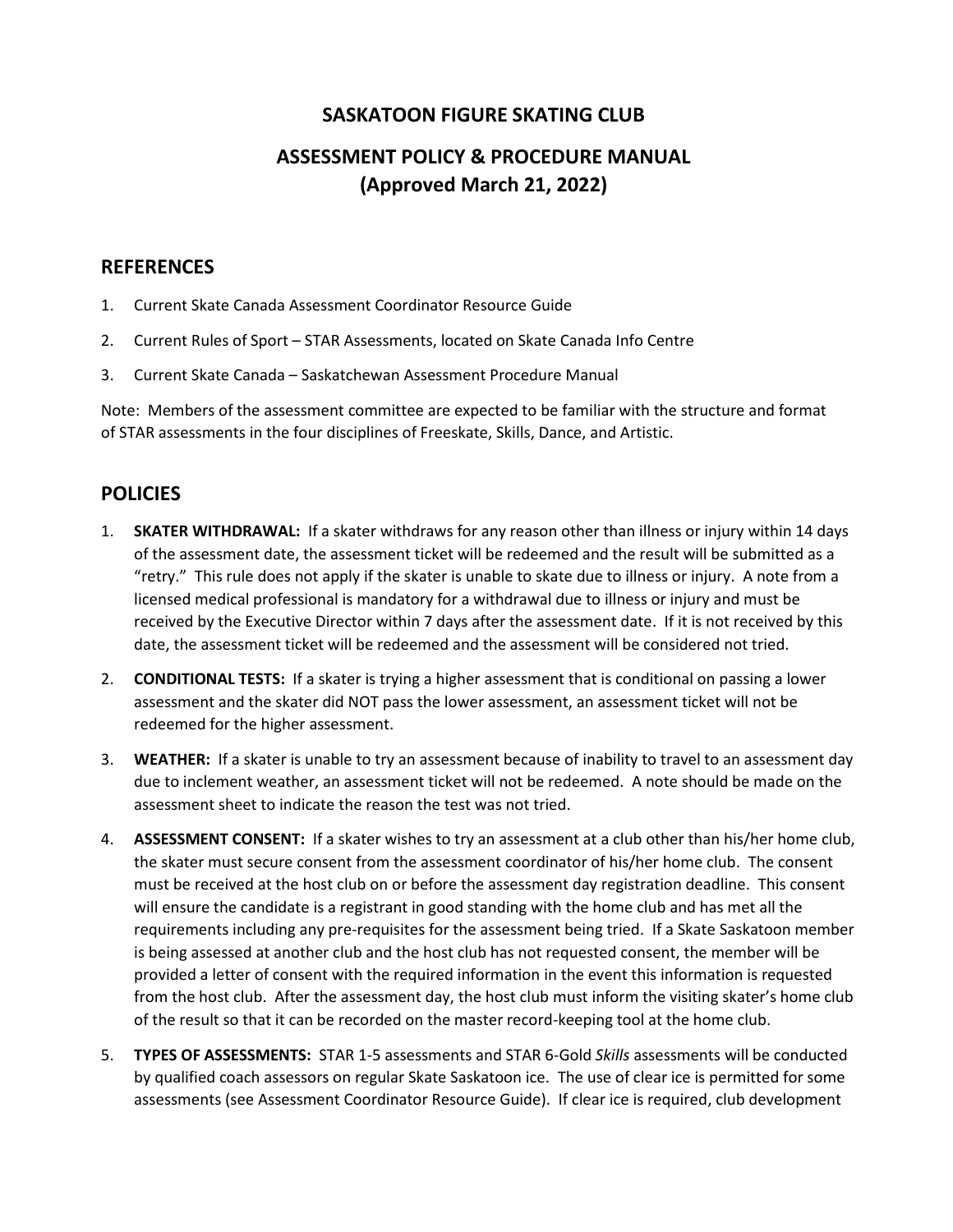time can be booked through the club manager. STAR 6-Gold Freeskate, Dance, and Artistic assessments will be assessed by a qualified evaluator, normally at designated assessment days.

- 6. **QUALIFIED COACH ASSESSORS:** The club expects Skate Saskatoon coaches to become qualified to assess STAR 1-5 assessments and STAR 6-Gold Skills assessments. A coach who is not yet qualified to conduct these assessments will need to make assessment arrangements with a coach who is qualified to conduct these assessments. The coaches must come to an agreement regarding suitable compensation and must inform the skater's family of any financial obligation (over and above the assessment ticket fee) before the assessment is conducted.
- 7. **ASSESSMENT TICKET FEE PRICING:** As a non-profit organization, the club cannot earn profit through assessment ticket fees. Skate Saskatoon assessment ticket fees are set by the Skate Saskatoon Board of Directors. The Board bases the pricing of the assessment ticket fee upon consideration of the following in relation to assessment day: Skate Canada assessment fee (determined by Skate Canada), facilities/ice cost, evaluator expenses, and administration expenses.

### **POINTS TO REMEMBER**

- 1. Skate Canada Saskatchewan's protocols for requesting permission to host an assessment day and for securing evaluators must be followed.
- 2. Requests for an assessment day to be scheduled on the same weekend as Sask Skate, Sectionals, Winter Classic, Saskatchewan Winter Games, or the Section AGM will not be approved. Please refer to the calendar of events posted on the Section website to avoid any conflicts.
- 3. If ice time is limited, the highest tests (STAR 8-Gold assessments of skaters in Region 9) will take priority in the scheduling. Arrangements will have to be made for the lower tests to be evaluated at another time. Priority (from highest to lowest): STAR 8-Gold assessments of skaters in Region 9; STAR 8-Gold assessments of skaters outside Region 9; and STAR 6-7 assessments of skaters inside or outside Region 9.
- 4. Requests for a Diamond Dance assessment must be forwarded to the Section Evaluator/Judges' Chair immediately. Special scheduling may be required.
- 5. Skate Saskatoon assessment days must be open to all clubs and skaters within the region (i.e. Skate Saskatoon and Anne Collingridge Club for Region 9).
- 6. A skater may register only once for the same assessment at any one assessment day (which may run over more than one calendar date).
- 7. Evaluators are Skate Canada volunteers. They are not paid; however, they receive reimbursement for any expenses incurred. Evaluators have other commitments; thus, the time they can give is subject to their family and work schedules.
- 8. All evaluators must "trial evaluate" a certain number of assessments as part of their certification process. A trial evaluator may contact the club directly to request the opportunity to trial evaluate at an upcoming assessment day. The trial evaluator should be supplied with a set of assessment sheets for the assessments they will be trial assessing. The supervising evaluator and the trial evaluator will discuss the procedures with the skaters and coaches before the assessments in order to put the skaters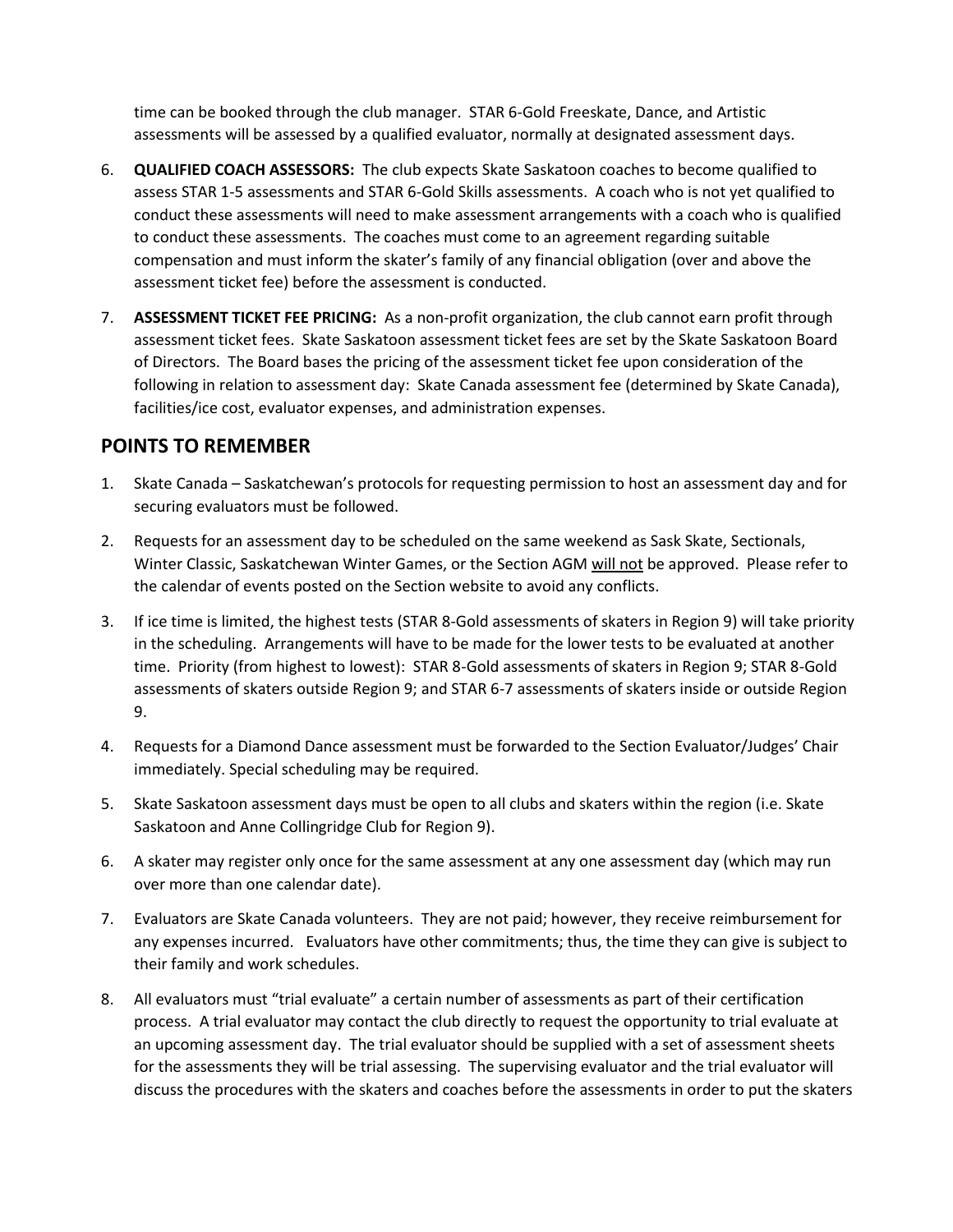at ease. Trial evaluators are not reimbursed for mileage or expenses. However, it is a gesture of goodwill to provide food to the trial evaluator if it is also being offered to the supervising evaluator.

- 9. Partners are not required for ice dance assessments. Skaters trying dance assessments up to the Gold level have the option of skating the assessment solo.
- 10. The music room serves as the assessment room. Access to the assessment room should be limited to the assessment volunteers and the evaluator. Skaters are not permitted entry into the assessment room.

## **COACH-ADMINISTERED ASSESSMENT PROCEDURES (STAR 1-5 & STAR 6-Gold Skills)**

The following is a checklist of procedures that coaches will follow when assessing skaters trying an assessment in STAR 1-5 (all disciplines) as well as STAR 6-Gold Skills.

### **Procedures for coach assessors:**

- Q Complete the online training to become a coach assessor. Once certified, coaches are required to email the certificate of completion to [office@skatesaskatoon.com](mailto:office@skatesaskatoon.com) and [clubmanager@skatesaskatoon.com.](mailto:clubmanager@skatesaskatoon.com) Coach assessors must have the appropriate qualifications in order to assess at the level and in the discipline of the assessment being performed.
- Q Ensure that the skater has completed all the corresponding preceding assessment levels (per disciplines) for the assessment to be tried.
- Q Instruct the parent(s) to purchase a "Coach-Administered Assessment Ticket" ticket through the Skate Saskatoon website. The parent will place the assessment ticket in the assessment envelope and return the envelope (containing the assessment ticket) to the coach **before** the assessment is tried.
- Q Select the appropriate assessment sheet from the filing cabinet, fill in the information required, and conduct the assessment. The assessment sheet must be completed in its entirety.
- Q Review the results with the parent and/or skater and give the skater the bottom portion of the assessment sheet. Advise the family to keep the assessment sheet for future reference and inform them that tests will be done in sequential order (per discipline). Encourage the family to keep track of their skater's assessments on a "STAR Assessment Record" (available on the club website).
- Q Place the assessment ticket and the TOP portion of the assessment sheet in the assessment envelope, seal it closed, and deliver it to the club office within the first three business days of the following month, using the mail slot if necessary. The assessment committee will submit results and assessment fee payment to Skate Canada within 30 days of the end of the month in which the assessment was conducted.
- Q Maintain a record-keeping system on which to log each skater's progress through the STAR assessments. The coach will keep a record for each skater whom he/she coaches and assesses. For simplicity, the coach may choose to complete a "STAR Assessment Record" (available for download on the club website). These records are to be retained on file by the coach for reference when planning future lessons and assessments.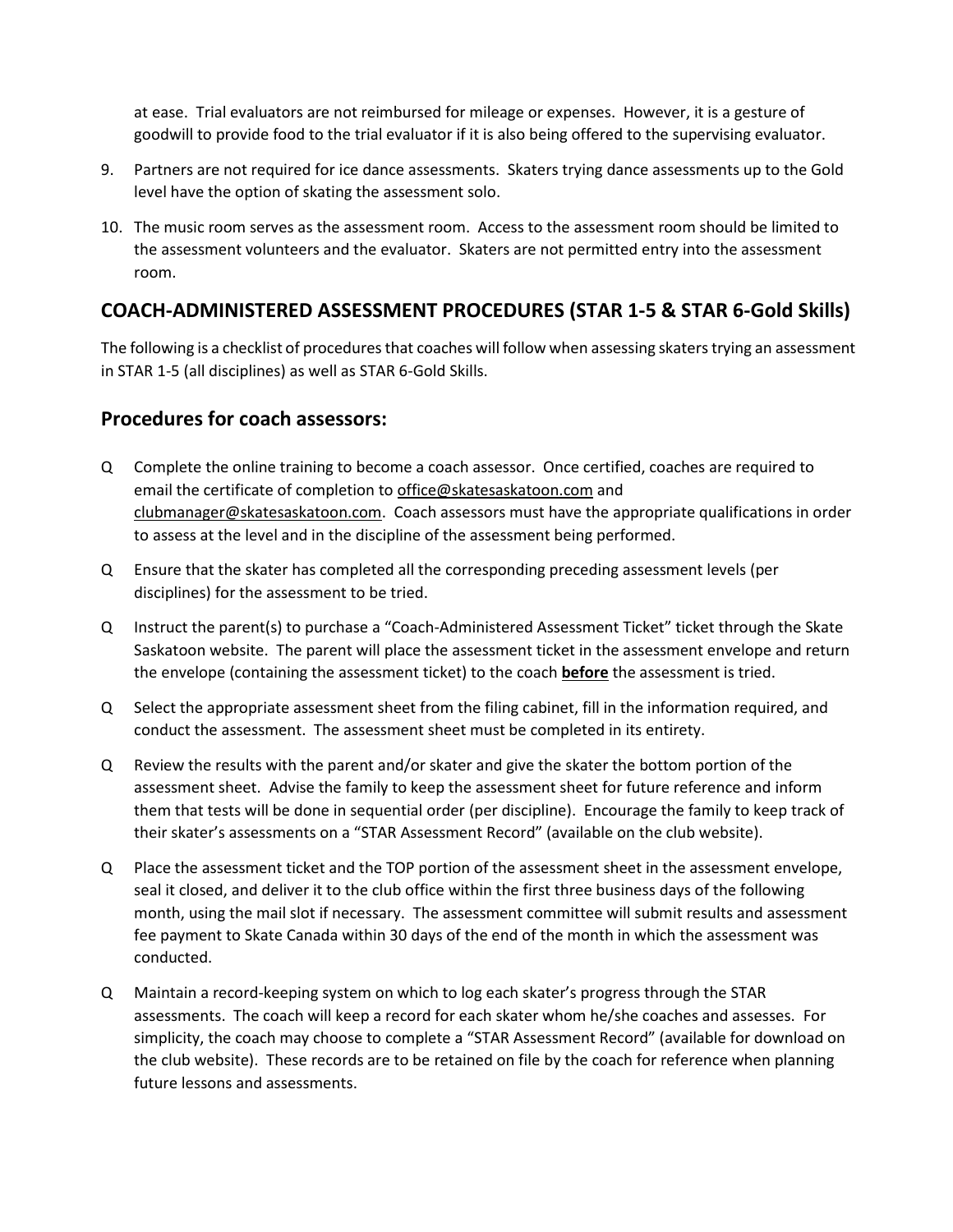### **STAR 6-GOLD ASSESSMENT DAY PROCEDURES**

The following is a checklist the assessment coordinator/committee will follow in order to host a traditional assessment day with evaluators. Skate Saskatoon assessment days involve assessments in the disciplines of STAR 6-Gold Freeskate, Dance, and Artistic (but not Skills).

## **Procedures for Assessment Coordinator/Committee:**

- Q Review Skate Canada Saskatchewan's event calendar to avoid possible conflicts for evaluator and skater availability.
- Q Determine potential ice times and follow up evaluator secondment. Once evaluator secondment is finalized, book the ice.
- Q Notify coaches approximately 35 days ahead that registrations are open and establish a "pull date" two weeks ahead of assessment day.
- Q Accept registrations from coaches and determine approximate number of assessments, levels, and disciplines to be included. For dance assessments, coaches should include the number of the dance music selection. Before registering skaters for assessment day, coaches must ensure that their skaters have completed all pre-requisites for the assessments to be tried. Skaters from a home club other than Skate Saskatoon must secure consent from the assessment coordinator of their home club by the assessment day registration deadline. This consent provides assurance that all requirements (including pre-requisites) have been met for the assessment(s) being tried. This step is necessary because Skate Saskatoon is unable to check pre-requisites on the Skate Canada website for skaters from a different home club. It is the coaches' responsibility to inform parents that consent from the home club's assessment coordinator is to be emailed directly to [office@skatesaskatoon.com](mailto:office@skatesaskatoon.com) on or before the assessment day registration deadline.
- Q Liaise with evaluator to plan scheduling needs. Determine ideal evaluating format (single panel, double panel).
- Q Connect with the evaluator directly to communicate details including schedule, timing, travel and accommodations, dietary restrictions, etc. Ask the evaluator to approve the schedule before it is distributed to coaches and skaters. When establishing the schedule, consider the following:
	- Available ice time
	- Ice resurfacing needs
	- Breaks for evaluators
	- Dance music choice
	- Dance partner breaks
- Q Ensure all assessment fees are collected from skaters through purchase of the required assessment ticket(s) online.
- Q Confirm that skaters are eligible for the assessment. Skaters must have a current Skate Canada registration number, must be registered for the current season, and must have passed the